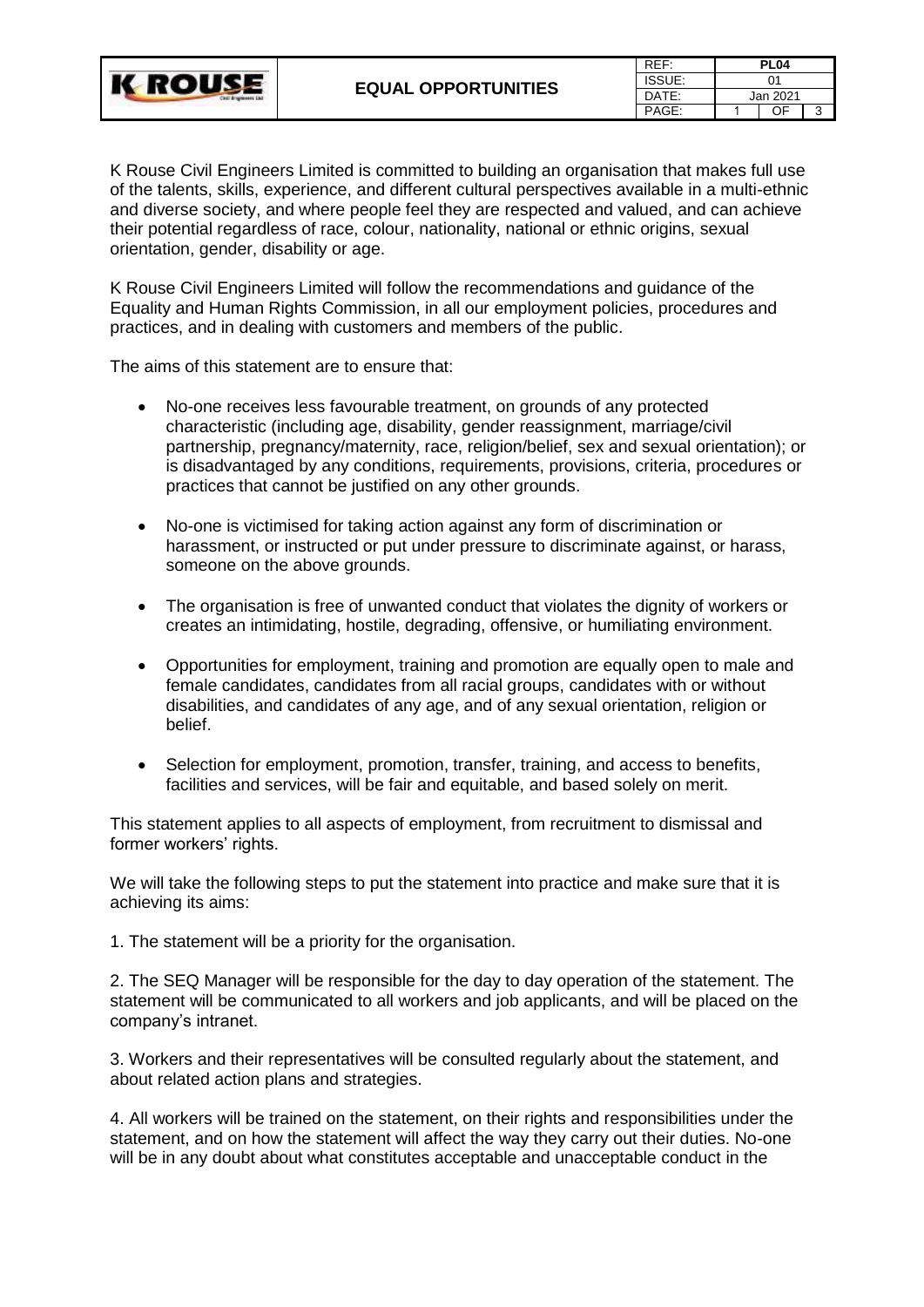

organisation. Unacceptable conduct includes discrimination and harassment at work-related social functions.

5. Managers and workers in key decision-making areas will be trained on the discriminatory effects that provisions, practices, requirements, conditions, and criteria can have on some groups, and the importance of being able to justify decisions to apply them.

6. Complaints about discrimination or harassment in the course of employment will be regarded seriously, and may result in disciplinary sanctions, and even dismissal. The grievance procedure will be published in a form that is easily accessible.

7. Opportunities for employment, promotion, transfer and training will be advertised widely, internally and externally, and all applicants will be welcomed, irrespective of race, colour, nationality, ethnic or national origins, gender, sexual orientation, disability, age, religion or belief.

8. All workers will be encouraged to develop their skills and qualifications, and to take advantage of promotion and development opportunities in the organisation. All employees carrying out work of 'equal value' will receive equal pay, regardless of their sex, race or any other protected characteristic, and equal pay audits will be carried out as necessary.

9. Selection criteria will be entirely related to the job or training opportunity.

10. We will make reasonable changes to overcome physical and non-physical barriers that make it difficult for disabled employees to carry out their work, and for disabled customers to access our services.

11. We will take a flexible approach to working arrangements. We will consider requests for changes carefully and objectively, and will accommodate them unless it would cause significant difficulties to the business or employees.

12. Information on the ethnic and racial background, gender, disability, and age of each worker and applicant for employment will be collected and analysed, to monitor each stage of the recruitment process. The information will be held in strictest confidence and will only be used to promote equality of opportunity.

13. If the data shows that people from particular groups are under-represented in particular areas of work, lawful positive action training and encouragement will be considered for workers and others from that group, to improve their chances of applying successfully for vacancies in these areas.

14. Grievances, disciplinary action, performance assessment, and terminations of employment, for whatever reason, may also be monitored by gender, racial group, age, disability, religion/belief and sexual orientation if necessary.

15. Requirements, conditions, provisions, criteria, and practices will be reviewed regularly, in the light of the monitoring results, and revised if they are found to, or might, unlawfully discriminate on any of the above grounds. We will also regularly review advertising, recruitment and application materials and processes, and this statement.

16. All contracts between the company and contractors to supply goods, materials or services will include a clause prohibiting unlawful discrimination or harassment by contractors and their staff, and by any sub-contractors and their staff. The clause will also